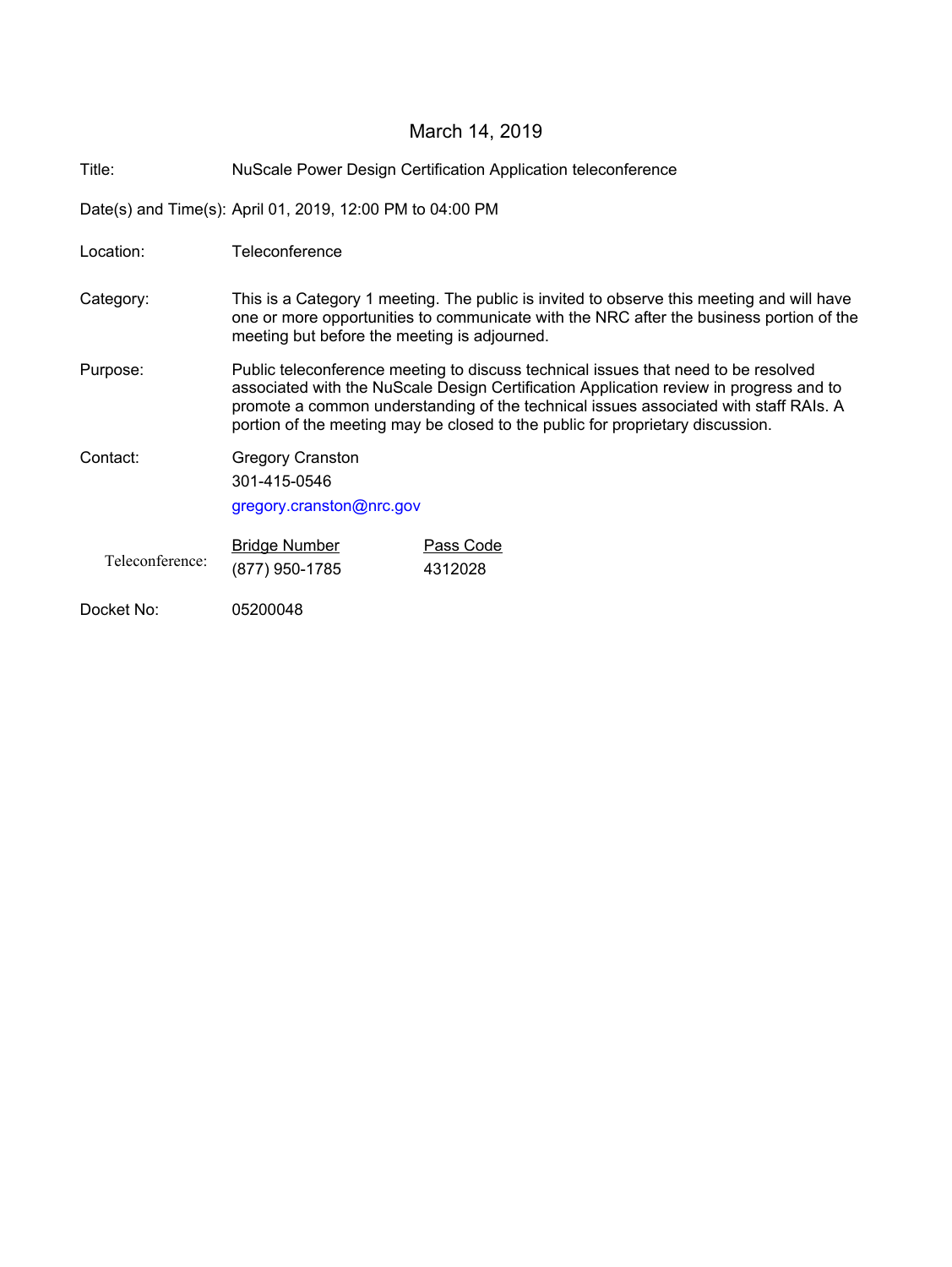## PUBLIC MEETING AGENDA

#### NuScale Power Design Certification Application teleconference

### April 01, 2019, 12:00 PM to 04:00 PM

#### **Teleconference**

**Time** 12:00-12:15 pm 12:12-2:00 pm  $2:00-2:15$  pm 2:15-2:30 pm 2:30-3:00 pm

**Topic** Introductions Topic (TBD) **Break** Questios from the Public Closed portion (if needed)

**Speaker**  $All$ NRC/NuScale

 $All$ NRC/NuScale